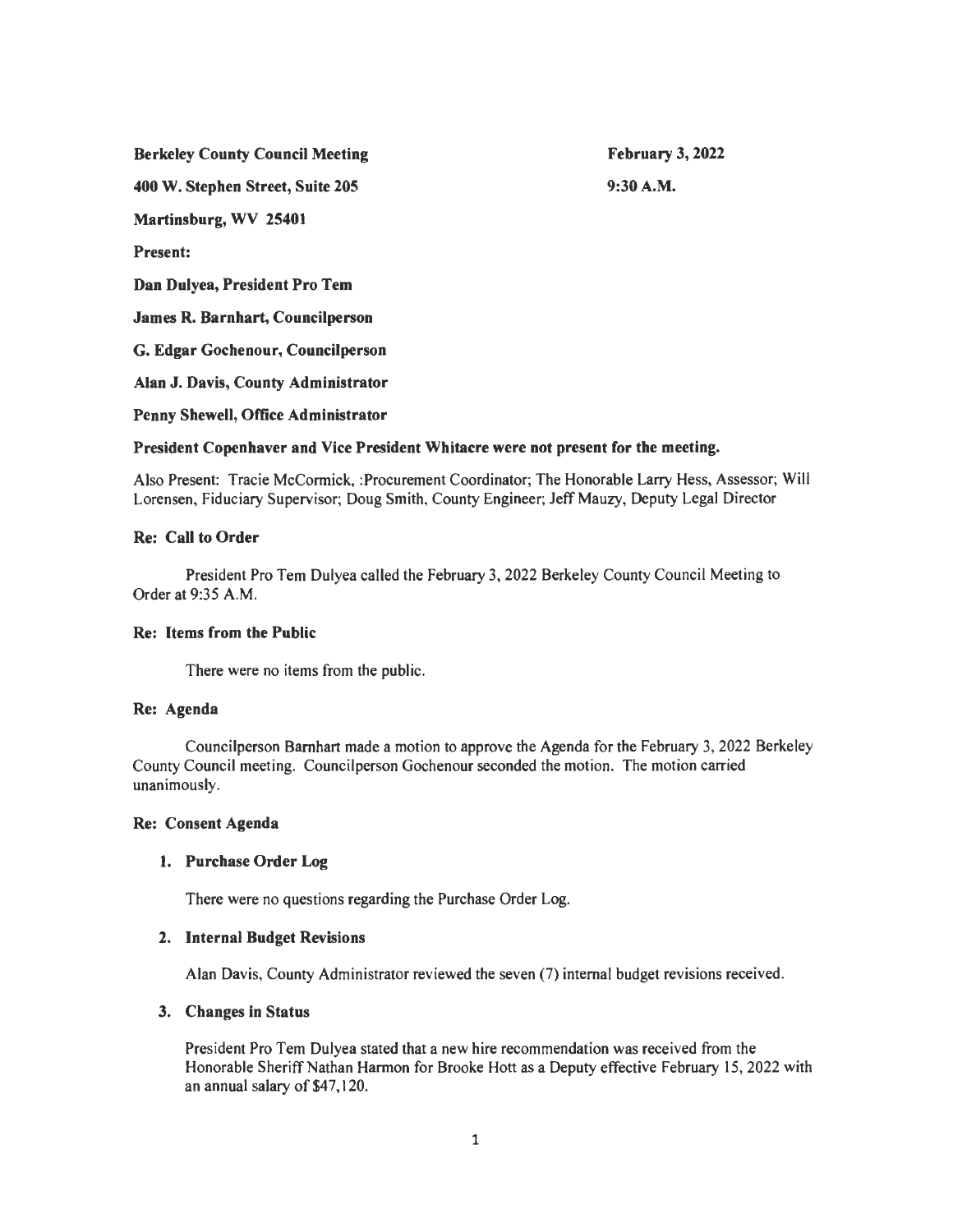President Pro Tern Dulyea stated that a new hire recommendation was received from Alan Davis, County Administrator for Elizabeth Lapchak as a Grants Administrator effective February 22, 2022 with an annual salary of \$45,000.

--- - - - - -

President Pro Tern Dulyea stated that a new hire recommendations were received from Tim Czaja, Community Corrections Director for Breeona Ambers as a Case Manager effective February 22, 2022 with an annual salary of \$46,000 and Janessa Lowans as a Therapist effective February 28, 2022 with an annual salary of \$52,500.

President Pro Tern Dulyea stated that a letter of retirement was received from the Assessor's Office from Karen Lahrime effective January 28, 2022.

President Pro Tern Dulyea stated that a letter of resignation was received from Court Security from Donald Hanie effective January 31, 2022.

President Pro Tern Dulyea stated that a letter of resignation was received from Home Confinement from Charles Viccelio effective February I, 2022.

#### 4. Approval of Minutes

There were no changes to the January 27, 2022 Berkeley County Council meeting or the January 27, 2022 Board of Review meeting minutes.

#### 5. Council Calendars

President Pro Tem Dulyea reviewed the Council calendar for the month of February.

#### 6. Board and Commission Calendars

President Pro Tern Dulyea reviewed the Board and Commission calendar for the month of February.

- 7. Bond Reduction -Sheetz Store #220R-BCP File #2201-003 tied to BCP File #2018-3395, Bond #019052346 - Engineering Department
- 8. Bond Reduction -Amberfield Section 7 (Final Plat), BCP File #2112-464 tied to BCP File #2105-192 & #2101-011, Bond #790177358-Engineering Department

#### Re: Consent Agenda Approval

Councilperson Gochenour made a motion to approve the Consent Agenda for the February 3, 2022 Berkeley County Council meeting. Councilperson Barnhart seconded the motion. The motion carried unanimously.

#### Re: Correction of Assessment Logs, Apportionment of Assessments; Deconsolidation and Consolidation of Properties Applications - Assessor's Office

The Honorable Larry Hess, Assessor appeared before the Council and presented seven (7) personal tax exonerations for reason of office error totaling \$2, 769.56.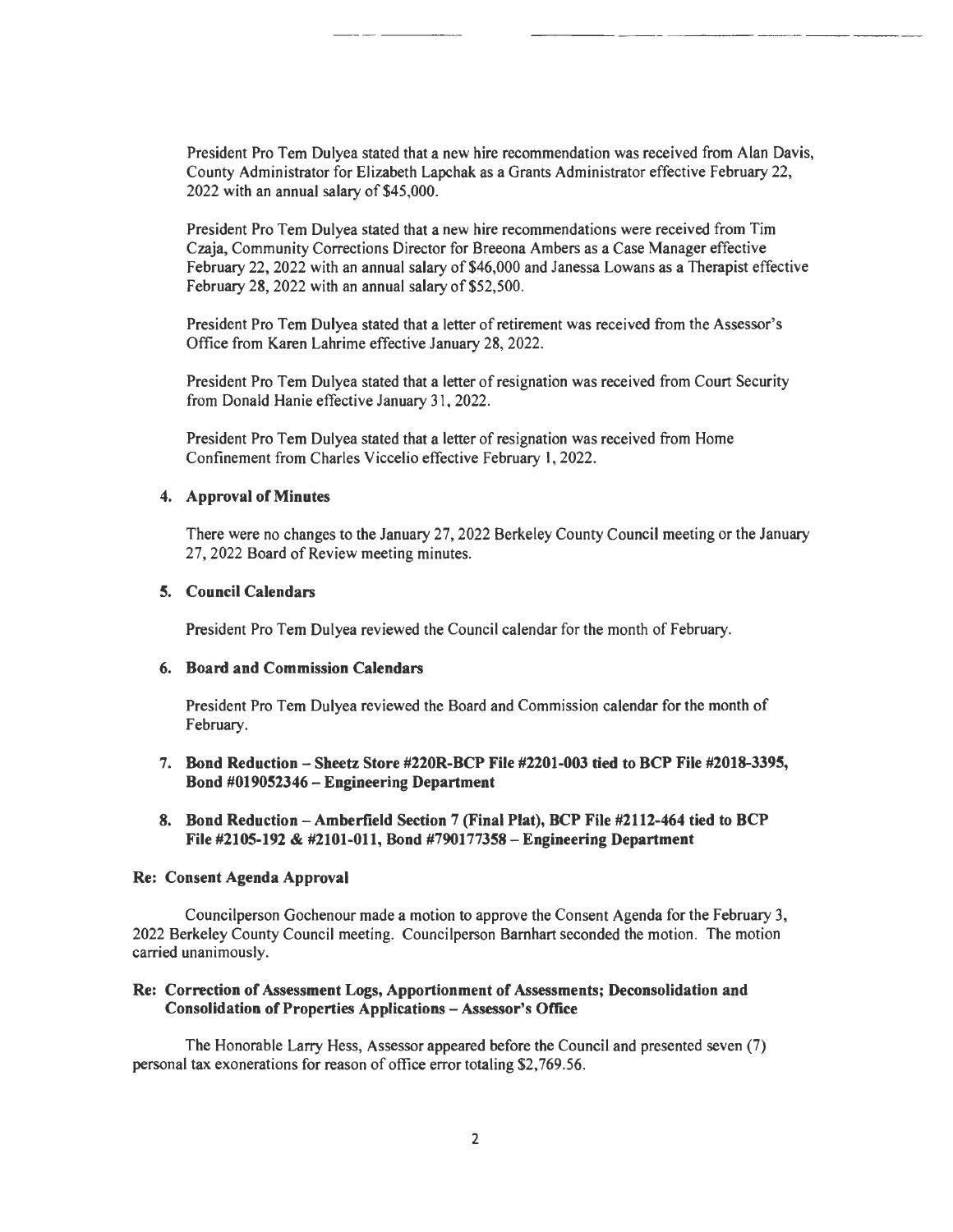Councilperson Barnhart made a motion to approve the seven (7) personal tax exonerations for reason of office error totaling \$2,769.56. Councilperson Gochenour seconded the motion. The motion carried unanimously.

Mr. Hess presented one (1) real estate exoneration for reason of office error totaling \$665.42.

Councilperson Gochenour made a motion to approve the one (I) real estate exoneration for reason of office error totaling \$665 .42. Councilperson Barnhart seconded the motion. The motion carried unanimously.

#### Re: Board Meeting Reports

Councilperson Barnhart reported that he attended the MPO meeting via Zoom where they discussed the (TIP) Transportation Improvement Plan.

President Pro Tem Dulyea reported that he had no meetings this week.

Councilperson Gochenour reported that he had no meetings this week.

#### Re: Board and Commission Vacancies

Councilperson Gochenour made a motion to appoint Charles "Chip" Hensell to the Parks & Recreation board to fill an unexpired term which will expire on July 24, 2023. Councilperson Barnhart seconded the motion. The motion carried unanimously.

Councilperson Gochenour requested to have David Michaels scheduled for an interview as a candidate for the Historic Landmarks Commission and Jason Roach scheduled for an interview as a candidate for the BC Public Storm Water Management board.

Councilperson Barnhart requested to have Michele Atha scheduled for an interview as a candidate for the Solid Waste Authority. He also requested to have a letter of thanks sent to Michael Roberts for this service on the Solid Waste Authority.

#### Re: Bid Opening - RFP Yoga Classes

Alan Davis, County Administrator reviewed the RFP for the Yoga Classes. He stated that this was part of the Department of Justice Grant which deals with communication and mental health. He stated that the Certification of Publication was present in the bid file and the read ahead. Mr. Davis stated that no bids were received.

#### Re: Will Lorensen, Fiduciary Supervisor Estate Accounts - Month of February Estate Accounts to be Scheduled

Will Lorensen appeared before the Council and presented fifty one (51) estate accounts for the month of February. Mr. Lorensen read the names of the estates.

Councilperson Barnhart made a motion to approve the fifty one (51) estate accounts as presented. Councilperson Gochenour seconded the motion. The motion carried unanimously.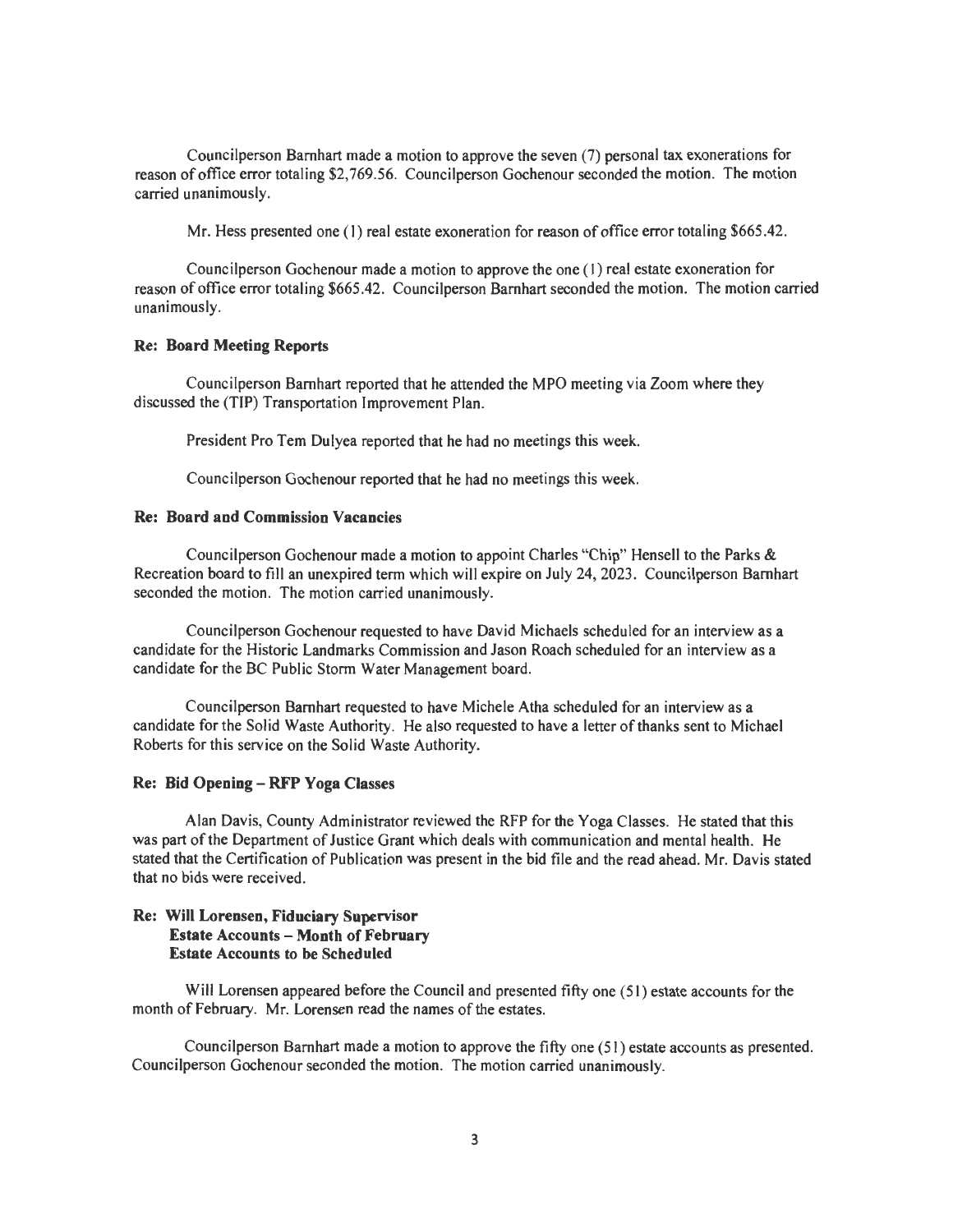### Re: Nicolas Diehl, Executive Director, Eastern Regional Airport Authority FY2022-23 Budget Presentation

Nicholas Diehl, Executive Director, Eastern Regional Airport Authority appeared before the Council and presented their FY2022-23 budget requesting \$275,000. Mr. Diehl reviewed the growth of the Airport. He stated that their budget was up 739% from six (6) years ago. He also stated that they were busy getting ready for the 250<sup>th</sup> Anniversary celebration and were the second busiest airport in the state.

#### Re: Susan Snowden, President, Mountain State Apple Harvest Festival FY2022-23 Budget Presentation

Susan Snowden, President, Mountain State Apple Harvest Festival appeared before the Council and presented their FY2022-23 budget requesting \$5,000. Ms. Snowden reviewed the plans for this year's event and stated that she would like to work with the county to incorporate the anniversary into the parade.

### Re: Bill Kearns, CFO, Berkeley-Morgan County Health Departments FY2022-23 Budget Presentation

Bill Kearns, CFO, Berkeley Morgan County Health Departments, appeared before the Council and reviewed their budget requesting \$100,000. Mr. Kearns reviewed the needs of the department for nurses and the impact of COVID.

# Re: Alan Davis, County Administrator State Budget Revision #08 Fund 001

Alan Davis, County Administrator reviewed State Budget Revision  $#08$  for Fund 001.

Councilperson Gochenour made a motion to approve State Budget Revision # 08 for Fund 00 I. Councilperson Barnhart seconded the motion. The motion carried unanimously.

#### Re: Recess

Councilperson Barnhart made a motion to Recess the February 3, 2022 Berkeley County Council meeting.

 $S$ ubmitted by:  $\overbrace{\phantom{a}1}^{\beta}$  ,  $\overline{2}$  ,  $\overline{2}$  ,  $\overline{3}$  ,  $\overline{2}$  ,  $\overline{2}$  ,  $\overline{2}$  ,  $\overline{2}$ 

Penny Shewell, Office Administrator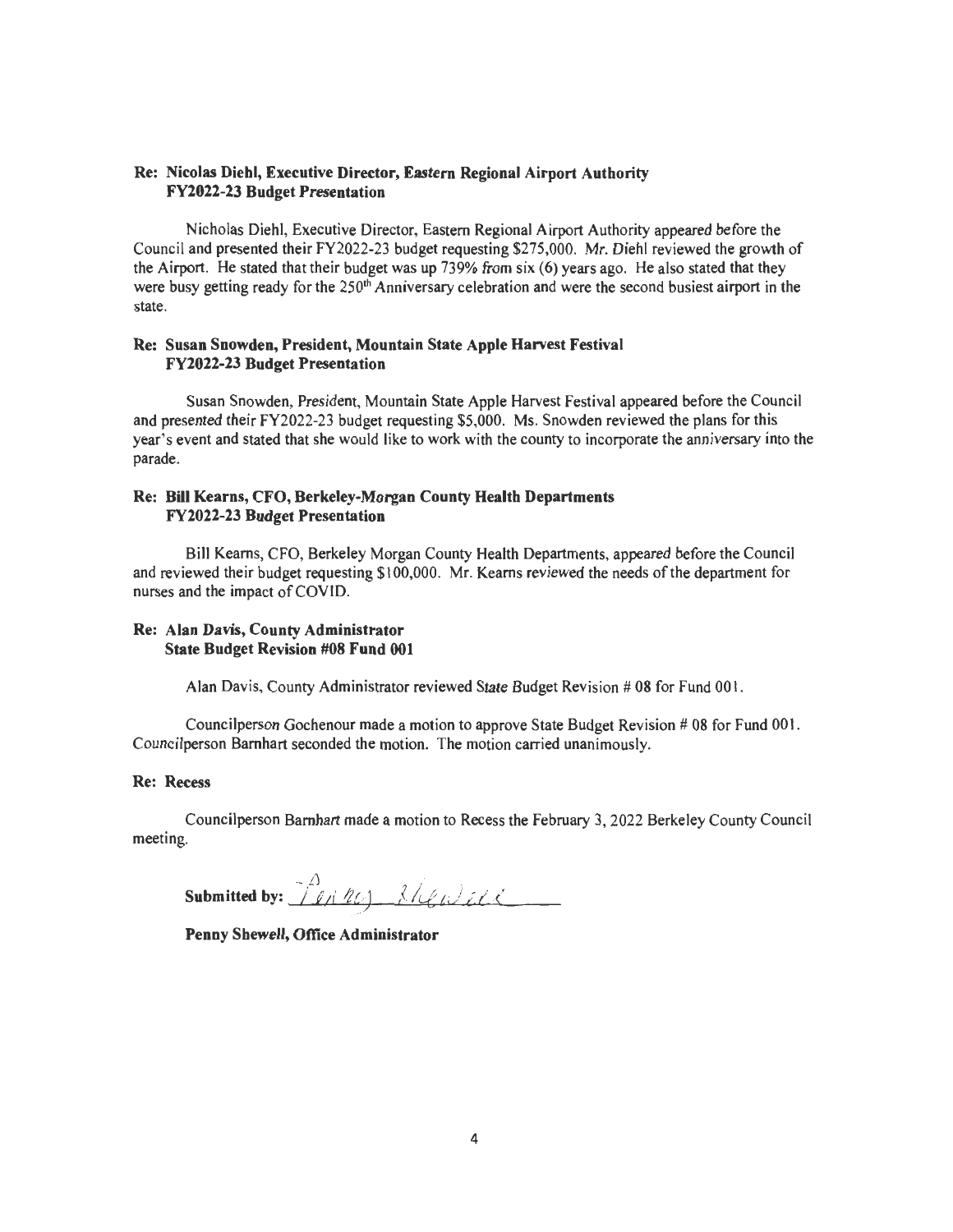Berkeley County Council Meeting

February 3, 2022 2:00P.M.

Board of Review & Equalization

400 W. Stephen Street, Suite 205

Martinsburg, WV 25401

Present:

Dan Dulyea, President Pro Tem

James R. Barnhart, Councilperson

G. Edgar Gochenour, Councilperson

Alan J. Davis, County Administrator

Penny Shewell, Office Administrator

### President Copenhaver and Vice President Whitacre were not present for the meeting.

Also Present: The Honorable Larry Hess, Assessor; John Streets, Assessor's Office; Rhonda Loudan, Assessor's Office; Doc Trenary Assessor's Office

### Re: Call to Order

President Pro Tern Dulyea called the February 3, 2022 Berkeley County Council Meeting to Order Sitting as the Board of Review & Equalization at 2:00 P.M.

#### Re: Items from the Public

There were no items from the public.

### Re: Board of Review & Equalization  $-$  Session #3 Larry Hess, Assessor

The Honorable Larry Hess, Assessor appeared before the Council and stated there were no Board of Review applicants today, however they did have changes to the books.

Doc Trenary, Assessor's Office appeared before the Council and presented changes to the books as follows:

| $\bullet$ | Preston Mosher-Map & Parcel 04-21-144 |           |
|-----------|---------------------------------------|-----------|
|           | <b>Current Appraised Value</b>        | \$56,000  |
|           | <b>Current Assessed Value</b>         | \$34,020  |
|           | <b>Proposed Appraised Value</b>       | \$100,200 |
|           | <b>Proposed Assessed Value</b>        | \$137,460 |

Councilperson Barnhart made a motion to approve the changes to the books as presented. Councilperson Gochenour seconded the motion. The motion carried unanimously.